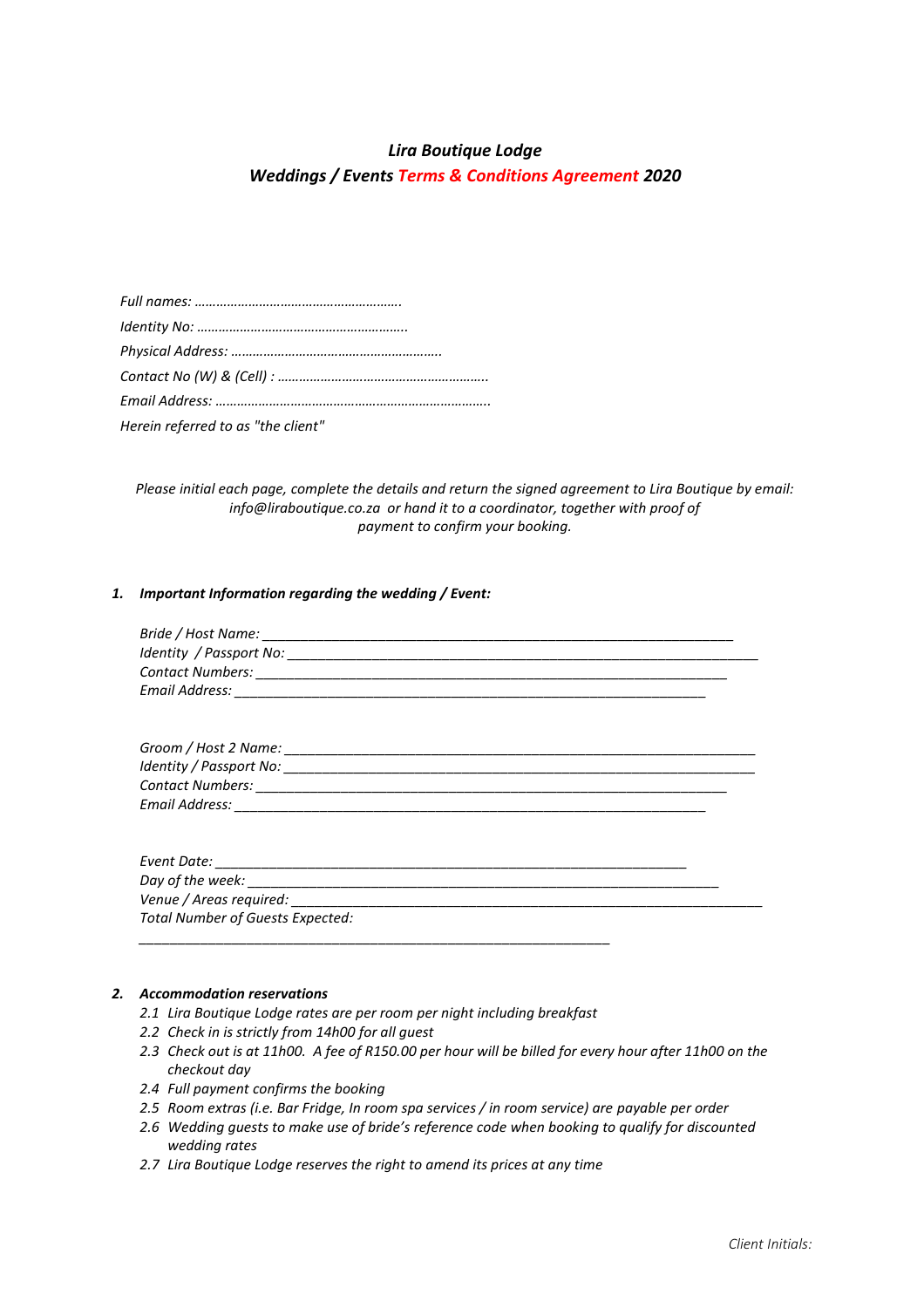*2.8 Legislation prohibits smoking in public areas. Rooms and all function and wedding venues are nonsmoking. Guests are required by law to smoke in designated smoking areas. No concessions will be made.*

# *3. Event bookings and confirmations*

- *3.1 Kindly Note that all quotations are valid for 7 days*
- *3.2 A 20% Non-Refundable deposit is required to confirm booking. The dates remain open to other bookings if not secured with a deposit*
- *3.3 Full balance is required 4 weeks before the event*
- *3.4 Our dedicated team will be hands on from the time your wedding / event is booked and will advise on every aspect of special day.*
- *3.5 Damage deposit refund is refundable within 7 working days if there are no damages to products*
- *3.6 It remains the client's responsibility to make sure all damaged items are replaced in order to secure your full deposit refund*
- *3.7 In the event of any such loss, shortage, damages and/or breakages occurring, the replacement (as per replacement per unit) or repair value, as well as all costs incurred by Lira Boutique Lodge in replacing or repairing damage of any nature, will be subtracted from the refundable breakage /damage deposit or billed for should it exceed the deposit amount proof of such repairs may be made available to the client)*
- *3.8 Lira Boutique Lodge reserves the right to cancel any booking and forthwith & without liability on its part in the event of any damages or distraction by fire or any other cause, non-availability of labour, strikes or industrial unrest or any causes beyond the control of the company which shall prevent it from performing its obligations in connection with any booking at Lira boutique, on the understanding that all deposits will be refunded within 30 working of such a cancellation*
- *3.9 Any Cancellations by the client are at all times non-refundable*
- *3.10 Kindly Note that SWIMMING / JUMPING INTO THE DAM / WALKING ON THE BANKS OF THE AM IS STRICTLY PROHIBITED ON OUR PREMISES, Any person who does so, does it at own risk*
- *3.11 Kindly Note that our pools are fairly deep, therefore all clients to adviced to ensure that their guests exercise caution at all times. Swimming on our pools will at all times remain at own risk. The Owners, Representatives, Employees and / or Agents of Lira Boutique will not be held liable / responsible for any loss or damage suffered by any, guest, visitor, employee or any person within the premises / pools.*
- *3.12 No fireworks will be allowed on the Lira Boutique Lodge property without prior written concent*
- *3.13 No live animals will be allowed on the Lira Boutique property at any time, unless arranged with management prior to the function*
- *3.14 Candles may not be placed directly on the linen. Any candle wax on the table linen will be charged to the client at R350.00 per table cloth*
- *3.15 Lira Boutique reserves the right to remove candles if necessary.*
- *3.16 Candleholders should be wide enough to ensure no wax damage to the linen.*
- *3.17 No permanent alterations are allowed, including nails or hooks in the walls, roof or frames. Any damage to Lira Boutique property including linen, beyond reasonable wear and tear will be charged accordingly*
- *3.18 Legislation prohibits smoking in public areas. Rooms and all function and wedding venues are nonsmoking. Guests are required by law to smoke in designated smoking areas. No concessions will be made.*
- *3.19No paper confetti, streamers, feathers, rice or any non-biodegradable items are allowed at Lira Boutique Lodge. You are welcome to use flower petals*
- *3.20 While Lira Boutique does feature emergency water and a full backup generator, we shall not be held liable for interruptions of services (water, electricity, sanitary services)*
- *3.21Whilst every precaution will be taken to ensure the safeguarding of your belongings, Lira Boutique Lodge will not be liable for loss or damage to any property whatsoever (décor props, wedding gifts, valuables, etc.) We recommend that all personal and valuable property be removed directly after the wedding*
- *3.22 Décor and props must be removed by 11h00 on the day following the wedding. Any items not removed within 7 days of being placed in storage will be discarded.*
- *3.23 Lira Boutique does not accept liability for loss or damage of any item during this period*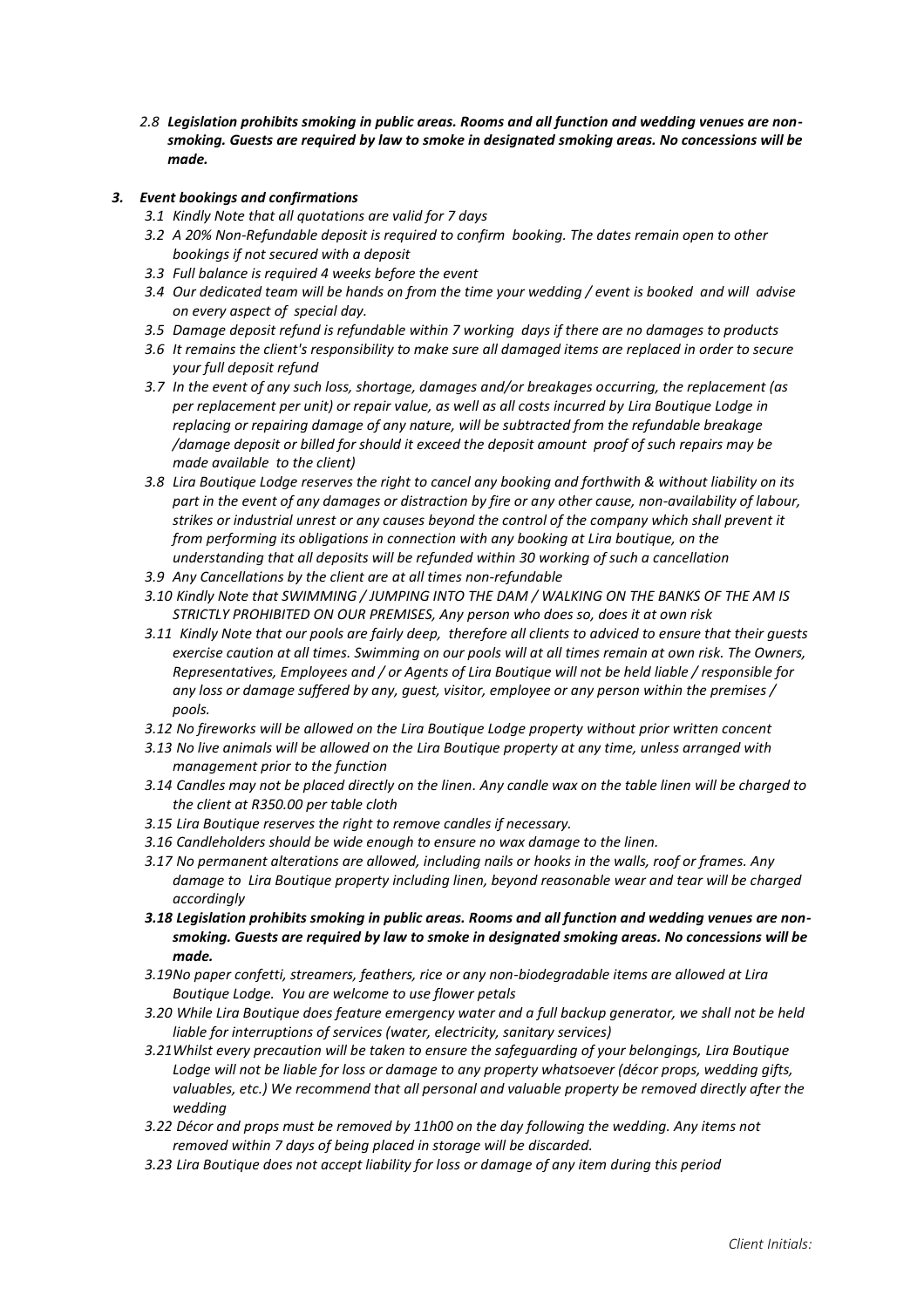- *3.24 Should the Lira Boutique building, surrounding gardens, décor or napery be damaged by the client or clients' suppliers during the set-up or break down operations of the function, the client shall be held responsible and will be billed accordingly*
- *3.25 The client shall not be entitled to: Paint, affix or attach any matter to the walls of the Lira boutique Lodge weddings and functions venues*
- *3.26 Lira Boutique Lodge and its employees or any person employed at any wedding will not be held liable for any loss or injury to persons, due to negligence or any other cause whatsoever*
- *3.27 Lira Boutique Lodge reserves the right to refurbish and upgrade the venues from time*

# *4. Maximum number of guests for Events and Weddings*

*4.1 The final number of guests as discussed at the final appointment will be the number charged for unless attendance is greater than the numbers confirmed. Should there be any variances above the confirmed numbers, the clients will be liable for payment of guests above the confirmed numbers.*

# *5. Menu selections*

- *5.1 Your guests will enjoy food exclusively prepared by our in-house Chef*
- *5.2 Lira Boutique Lodge remains flexible on menu selections in order to accommodate your personal requirements. Quotations will be done based on personal requirements*
- *5.3 Food tasting and a private meeting with the chef, to customize your wedding / event menu can be scheduled prior to finalising the wedding menu.*
- *5.4 Menu prices remain subject to change due to economic factors*
- *5.5 Children under the age of 10 years will be charged R100.00 per child. Children under the age of 2 years will not be charged.*
- *5.6 Food may not be brought onto the premises.*
- *5.7 Service providers (i.e DJ, Photographer etc.) contracted to work during the event will be included in the total guest quantity/selected menu for catering purposes*
- *5.8 Should your actual number of guests on the day of your wedding exceed the number confirmed you will be charged for the additional guest at the confirmed menu price*
- *5.9 Should your actual numbers drop below the confirmed numbers, you will be charged for the guest totals confirmed at the final appointment*
- *5.10Menus are confirmed 7 days prior to the event wedding and changes are not possible after your final selection.*

#### *6. Special dietary requirements*

- *6.1 Individual Halaal and Kosher meals can be ordered from our approved suppliers for special dietary requirements. Additional cost will be for the client's account. Lira Boutique Lodge must be advised of any special dietary requirements before the final appointment.*
- *6.2 As it is our reputation at risk, only accredited outside service providers will be used.*

#### *7. Bar services*

- *7.1 Kindly note that we require clients to brief us regarding their requirements for the provision of a full bar, wine, malt, soft drink bar or a cash bar*
- *7.2 Clients are welcome to set a limit on the total bar expenditure for their account. In order to maintain control of this account, we are willing to supply a regular update of the bar account during the function*
- *7.3 Bar prices are subject to change without prior notice based on economic factors*
- *7.4 Corkage fee is charged at R120.00 per bottle of local sparkling wine and wine and R250.00 per bottle on French Champagne, Gins and Cognacs. Corkage will only be granted on special request for items not stocked by Lira Boutique Lodge*
- *7.5 No Non-alcoholic beverages from outside will be allowed onsite Lira Boutique Lodge*
- *7.6 All alcoholic beverage orders need to be placed during the final consultation*
- *7.7 Any changes to the bar / menu requirements at any stage are to be done so in writing*
- *7.8 Food and alcohol sales are what generate Lira Boutique Lodge's revenue, thus no food or beverage may be brought onto the property, into the accommodation or into function rooms by the client or guests for consumption on the premises, unless the prior written consent of the lodge has been obtained. The same applies with bottled water*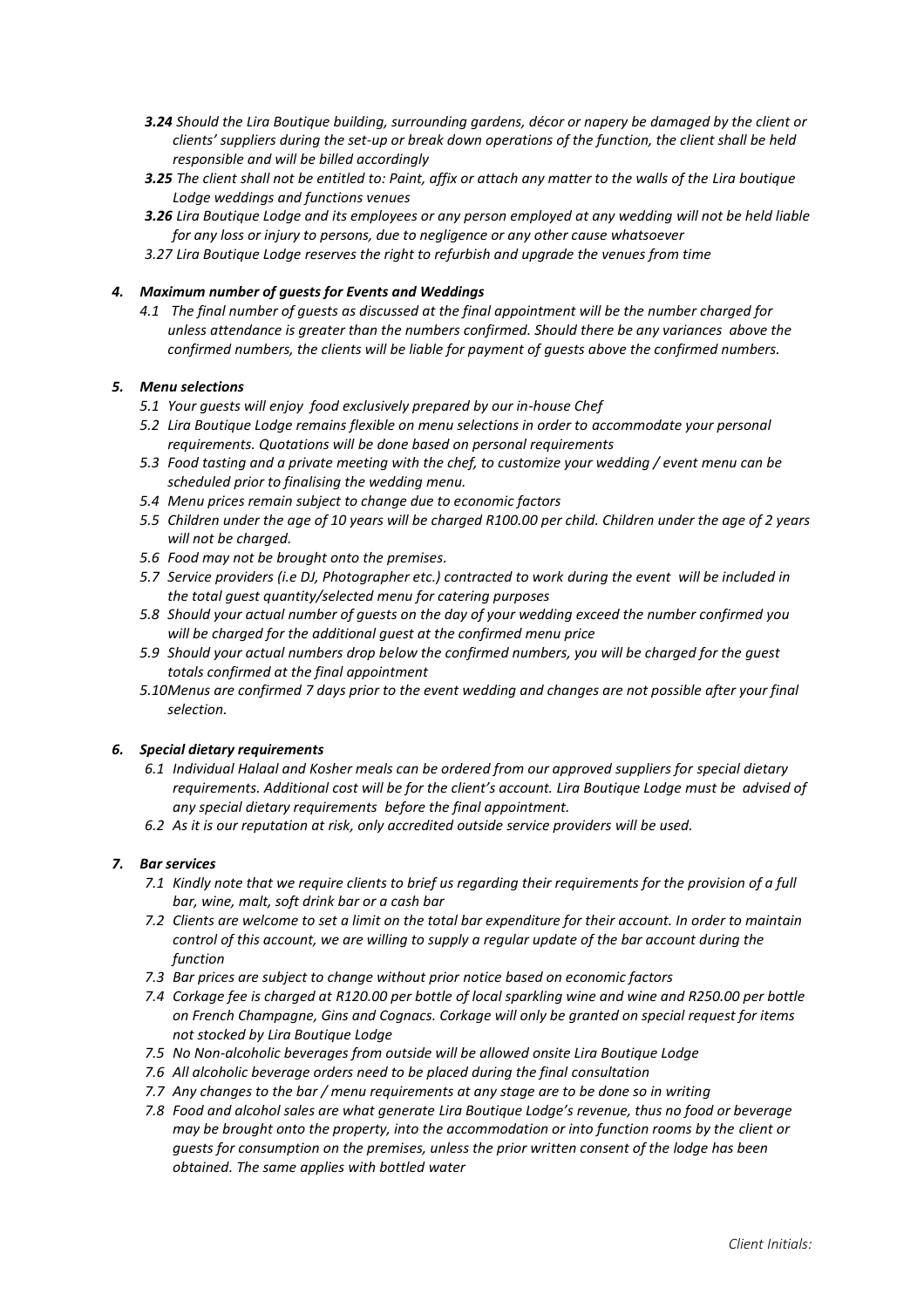*7.9 Cash bar: should you opt to make use of a strictly cash bar option; any outstanding/unpaid accounts by your guests will be automatically transferred to the bride and grooms account*

# *8. Lira Boutique Lodge Event Coordinator*

- *8.1 The Lira Boutique Lodge coordinator will assist you to confirm all Lira Boutique Lodge information for your wedding from the date that you confirmed your wedding up until your wedding day. They will send you payment reminders once they are due and confirm your menu with you*
- *8.2 Your final and signed off documents will be require 4 weeks prior to the wedding as well as final bar payment.*
- *8.3 Our coordinator will contact you to schedule the appointment to go through all the finer details for your wedding / event including:* 
	- *8.3.1 Final set-up requirements*
	- *8.3.2 Floor plan*
	- *8.3.3 Full bar arrangement including pre reception drinks and sparkling wine for toasts and speeches*
	- *8.3.4 Order of events*
	- *8.3.5 Finalization of menu and food tasting*
	- *8.3.6 Final guest numbers*
- *8.4 Please note staff employed at Lira Boutique Lodge will not be held liable for lost items left behind in the venue rooms. Please allocate a responsible person to remove your cake knife, seating plan, cake stand, vases, candles etc. From the venue at the close of the evening*
- *8.5 The Lira Boutique Lodge coordinator will be able to assist you with a mock up table setting. Should you be supplying you own décor it is the ultimate responsibility of your supplier to ensure that you have notes and photographs should you not be able to be at the venue to assist with the set-up. We can provide full décor service and rentals. The terms and conditions for this can be discussed with your function coordinator.*

# *9. Set-up and coordination*

- *9.1 Lira Boutique allows the services of outsourced event and wedding planners, however, all furniture requirements are to be sourced exclusively from Lira Boutique Lodge unless it is items that are not available from the Lira Boutique Furniture and décor range*
- *9.2 Set up time is strictly allowed between the following hours 06h00am to 21h00pm the day prior / on the day of the event*
- *9.3 Clients making alternative arrangements must ensure that these are documented before the final consultation.*
- *9.4 An overtime rate of R2000.00 per hour will be charged after 12h00pm on the evening of your event or wedding. The overtime time rate includes the use of the venue a manager, a waiter and a barmen.*
- *9.5 The service generally closes half an hour before overtime ends. Every additional hour will be communicated to the bride and groom to make the final decision*
- *9.6 Please take note that should you decide to continue into venue overtime the venue will close at 02h00am and the bar will close at 01h30am at the latest.*
- *9.7 DRILLING OF WALLS, PULLING OF CHAIRS AND TABLES IS NOT ALLOWED ON OUR PREMISES AND CAN RESULT IN EXORBITANT DAMANGE CHARGES TO THE CLIENT. All furniture must be lifted during and after setup. It remains the Client's responsibility to ensure that all their service providers are fully aware of the terms and conditions*
- *9.8 ANY FORM OF PAINTING / SPARY PAINTING IS NOT ALLOWED ON OUR PREMISES AND CAN RESULT IN EXORBITANT DAMANGE CHARGES TO THE CLIENT*
- *9.9 Overtime of R1000.00 per hour will be charged should the clients décor breakdown exceed 11h00am on the day after the wedding. Please make the necessary arrangements to avoid this expenditure*
- *9.10Lira Boutique Lodge reserves the right to show a venue to potential customers during the set up time of all functions*

# *10. Music and sound levels*

*10.1 Lira Boutique Lodge reserves the right to reduce the volume of the music after 12am.* 

*10.2Music may not be played after 01h30 or half an hour before closing time depending on the closing time of the venue.*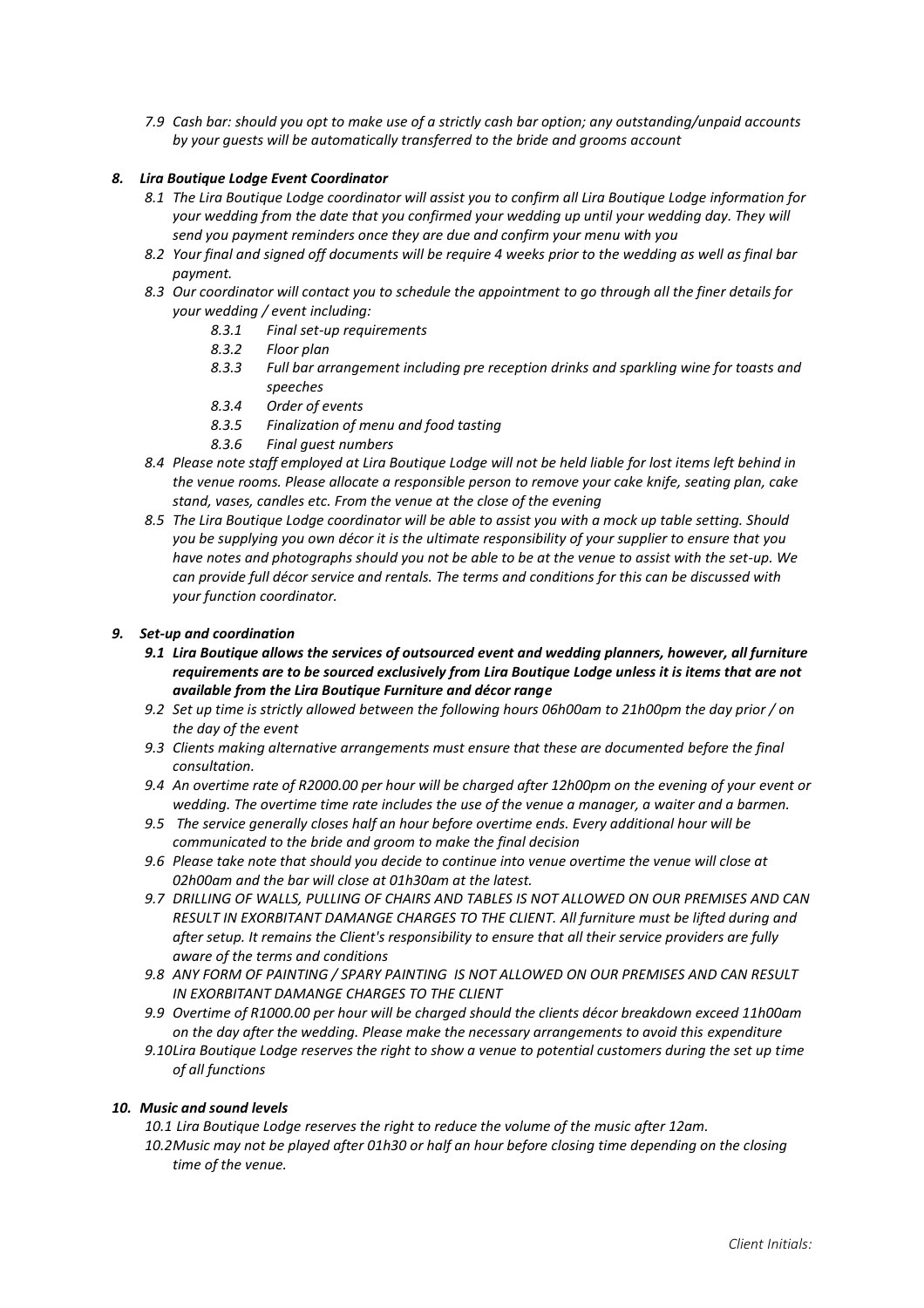#### *11. Parking*

- *11.1 KINDLY NOTE THAT PARKING WILL ONLY BE ALLOWED AT DESIGNATED PARKING AREAS. We do not allow vehicles to park behind / in front of the hall and the villas.*
- *11.2Our security guards will always be available onsite to guide guests to designated parking areas. Trucks and Delivery Vehicles are not allowed on the water feature circle directly in front of the Hall.*

#### *12. Rescheduling of dates*

- *12.1The postponement of a function is considered a cancellation*
- *12.2 Please refer to cancellation policy. All changes and cancellations should be done in writing.*

#### *13. Cancellation policy*

- *13.1Cancellations by the client are generally non-refundable, however, should the event or wedding be cancelled by the client for any reason once the deposit has been paid any refund will only be made once the date has been rebooked by another wedding / function*
- *13.2In the event of non-payment of the fees within the time specified, Lira Boutique Lodge shall be entitled to cancel a booking, after giving the client written notice giving them seven days to rectify but no later than 14 days prior to the function*
- *13.3In the event the wedding is cancelled by Lira Boutique Lodge, for any reason other than due to the default of the client of the terms of this agreement, Lira Boutique Lodge will immediately refund all amounts paid to date by the client within 30 working days.*
- *13.4The client must confirm all changes and cancellations in writing*

#### *14. Marketing material*

*14.1The client hereby grants Lira Boutique Lodge permission to use copies of the photographs and video(s) produced from their wedding / event under this service agreement, including your image/s, likeness, for marketing and advertising purposes*

#### *15. Appointments and Payment requirements*

- *15.1Lira Boutique Lodge accepts Cash, Credit card, Debit card and Eft payments*
- *15.2Your booking will be confirmed on receipt of the completed and signed contract and A 30% payment of the quoted package*
- *15.3All final payments must be processed 4 weeks prior to the wedding / event.*
- *15.4BANKING DETAILS*

*LIRA GROUP HOTELS FIRST NATIONAL BANK ACCOUNT NUMBER : 627 860 963 15 BRANCH CODE: 250 655 Should you deposit money directly into our account, please use your name and date as the reference as follows: (name/day/month/year i.e. Rachel010920)*

#### *16. Lira Boutique Lodge Indemnity Notice:*

*16.1Guests and their visitors, service providers / employees enter and use the Lira Boutique premises at their own Risk. The Owners, Representatives, Employees and / or Agents of Lira Boutique will not be held liable / responsible for any loss or damage suffered by any, guest, visitor, employee or any person within the premises, nor will they be held responsible for any injuries or death of any person entering the Lira Boutique Premises whether such loss or damage to property or injury or death was as a result of the negligence of the owners and or their representatives or Agents or not. Snakes can occasionally be found deep within the bushes or surrounding areas. Though we haven't seen or come across any crocodiles / hippos on the banks of the Lira Boutique Dam, kindly note that the dam is said to contain Crocodiles and Hippos and make sure to exercise caution while on the banks of the river and make sure NOT to jump into the water for a swim*

*16.2Minor children remain the responsibility of the parents guardians and must at all times be accompanied by a responsible adult whilst using any of the Lodge/pool facilities*

*16.3Lira Boutique reserves the right to cancel any booking forthwith and without liability on its part in the event of any damage to, or destruction of the venue by fire, shortage of labour, strikes,*